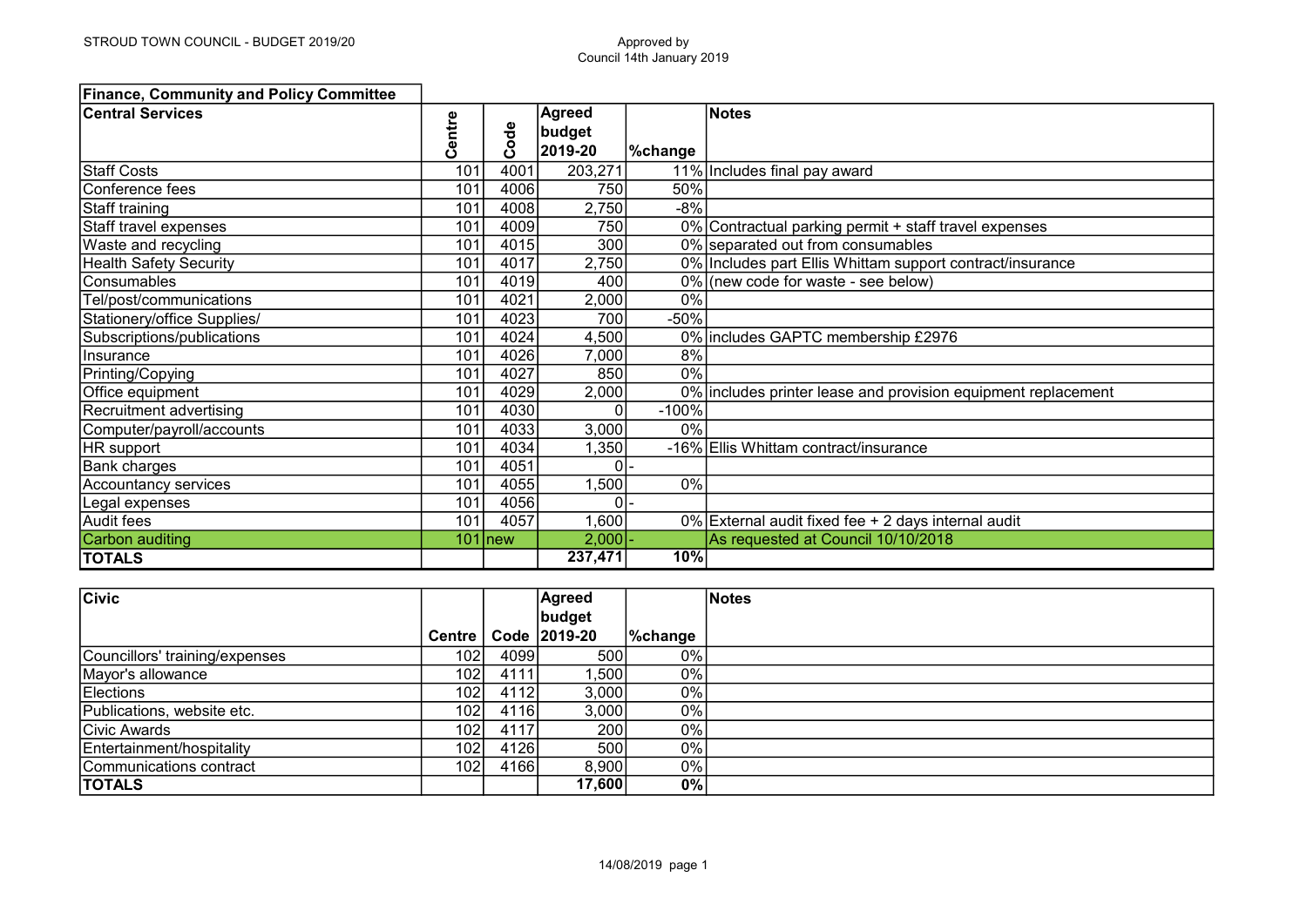| <b>Arts and Culture</b>           |                  |      | Agreed       |          | Notes                                       |
|-----------------------------------|------------------|------|--------------|----------|---------------------------------------------|
|                                   |                  |      | budget       |          |                                             |
|                                   | <b>Centre</b>    |      | Code 2019-20 | ∣%change |                                             |
| Fringe Festival grant             | 103 <sub>l</sub> | 4114 | 01-          |          | Now code 4118                               |
| Arts and culture grants           | 103              | 4118 | 9,000        | $0\%$    |                                             |
| <b>Film Festival underwriting</b> | 103              | 4119 | 0I-          |          |                                             |
| Lansdown Hall and Gallery SLA     | 1031             | 4125 | 5,000        |          | 0% Reviewed at FCP 19/11/2018               |
| Stroud Show grant                 | 103 <sub>l</sub> | 4147 |              |          | INow code 4118                              |
| Subscription Rooms grant          | 103              | 4120 |              | $-100\%$ |                                             |
| Arts and culture strategy         | 103 <sub>l</sub> | 4127 | $10,000$ -   |          | NEW Projects arising from Cultural strategy |
| <b>TOTALS</b>                     |                  |      | 24,000       | $-63%$   |                                             |

| <b>Thanet House</b>      |                  |      | Agreed       |          | Notes                                          |
|--------------------------|------------------|------|--------------|----------|------------------------------------------------|
|                          |                  |      | budget       |          |                                                |
|                          | <b>Centre</b>    |      | Code 2019-20 | ∣%change |                                                |
| Rates                    | 104              | 4011 | 6,990        | 0%       |                                                |
| Utilities                | 104 <sub>1</sub> | 4018 | 2,250        | 0%       |                                                |
| <i>Insurance</i>         | 1041             | 4026 |              |          |                                                |
| Maintenance              | 104              | 4036 | 16,500       |          | -3% See Projects                               |
| Loan charges             | 1041             | 4053 | 0I-          |          | No loans outstanding. (Final payment Dec 2017) |
| Legal expenses           | 104              | 4056 |              |          |                                                |
| <b>Flats maintenance</b> | 104              | 4058 | 2,000        | 0%       |                                                |
| <b>TOTALS</b>            |                  |      | 27,740       | $-2%$    |                                                |

| <b>Community</b>             |                  |      | <b>Agreed</b> |         | Notes                                                  |
|------------------------------|------------------|------|---------------|---------|--------------------------------------------------------|
|                              |                  |      | budget        |         |                                                        |
|                              | Centre           |      | Code 2019-20  | %change |                                                        |
| Small Grants Fund            | 107              | 4060 | 8,000         | 0%      |                                                        |
| Ward specific projects       | 107              | 4063 | 3,000         | 0%      |                                                        |
| Footpath Survey/work         | 107              | 4067 |               |         | 2016-17 and 2017-18 expenditure from EMR               |
| New cemetery - feasibility   | 107              | 4070 |               |         | Project on hold                                        |
| ICitizens' Advice Bureau SLA | 107              | 4080 | 5,000         | 0%      |                                                        |
| <b>The Door SLA</b>          | 107              | 4081 |               |         | Not renewed 2018                                       |
| Marah Trust SLA              | 107              | 4084 | 5,000         | 0%      |                                                        |
| Allsorts SLA                 | 107 <sub>1</sub> | 4121 | 3,000         | 0%      |                                                        |
| Gardening support scheme     | 107              | 4122 | 3,000         | $0\%$   |                                                        |
| Youth activities/play scheme | 107              | 4124 | 16,668        |         | 6% Play Rangers £13,168 plus £3,500 for youth projects |
| Neighbourhood Warden         | 107              | 4132 | 2,000         | 0%      |                                                        |
| Homestart SLA                | 107 <sub>1</sub> | 4139 | 3,000         | 0%      |                                                        |
| Community Support Fund       | 1071             | 4146 | 8,000         | 0%      |                                                        |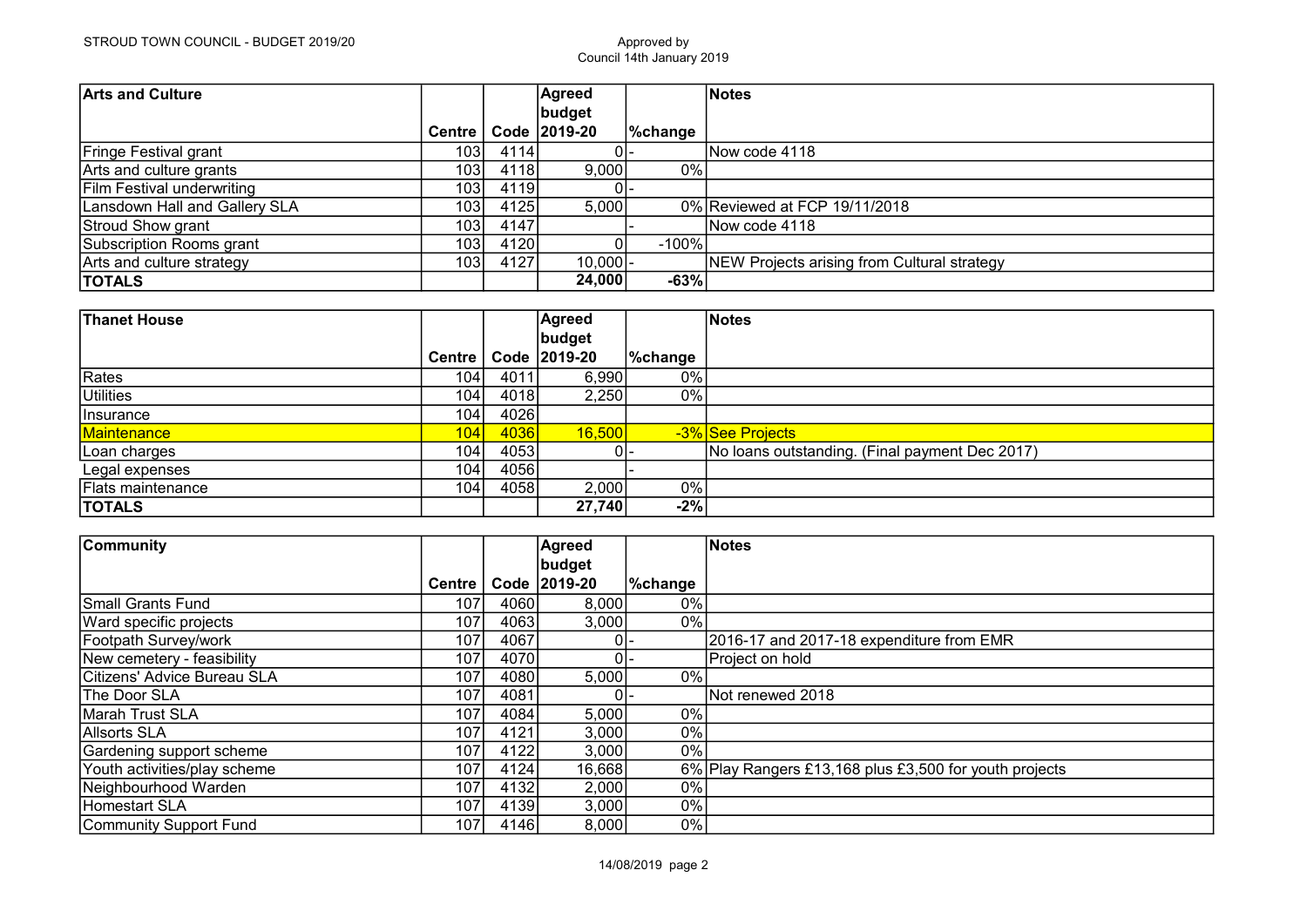| Uplands Care Services SLA   | 1071        | 4160      | 3,000     | 0%  |                                                                           |
|-----------------------------|-------------|-----------|-----------|-----|---------------------------------------------------------------------------|
| NEW Road safety WG          |             | $107$ new | 10,000    |     | Campaigns and equipment_                                                  |
| <b>EMR Opportunity Fund</b> | $324 \ln/a$ |           | $5,000$ - |     | Replenish Opportunities fund (Reduced by £5k Council 14/1/2019)           |
| NEW Climate change grants   |             |           |           |     | Approved at Council 17/12/2018 - £5,000 allocated to purchase of electric |
|                             |             | $107$ new | 10,000    |     | Ivan.                                                                     |
|                             |             |           |           |     |                                                                           |
| <b>TOTALS</b>               |             |           | 84,668    | 44% |                                                                           |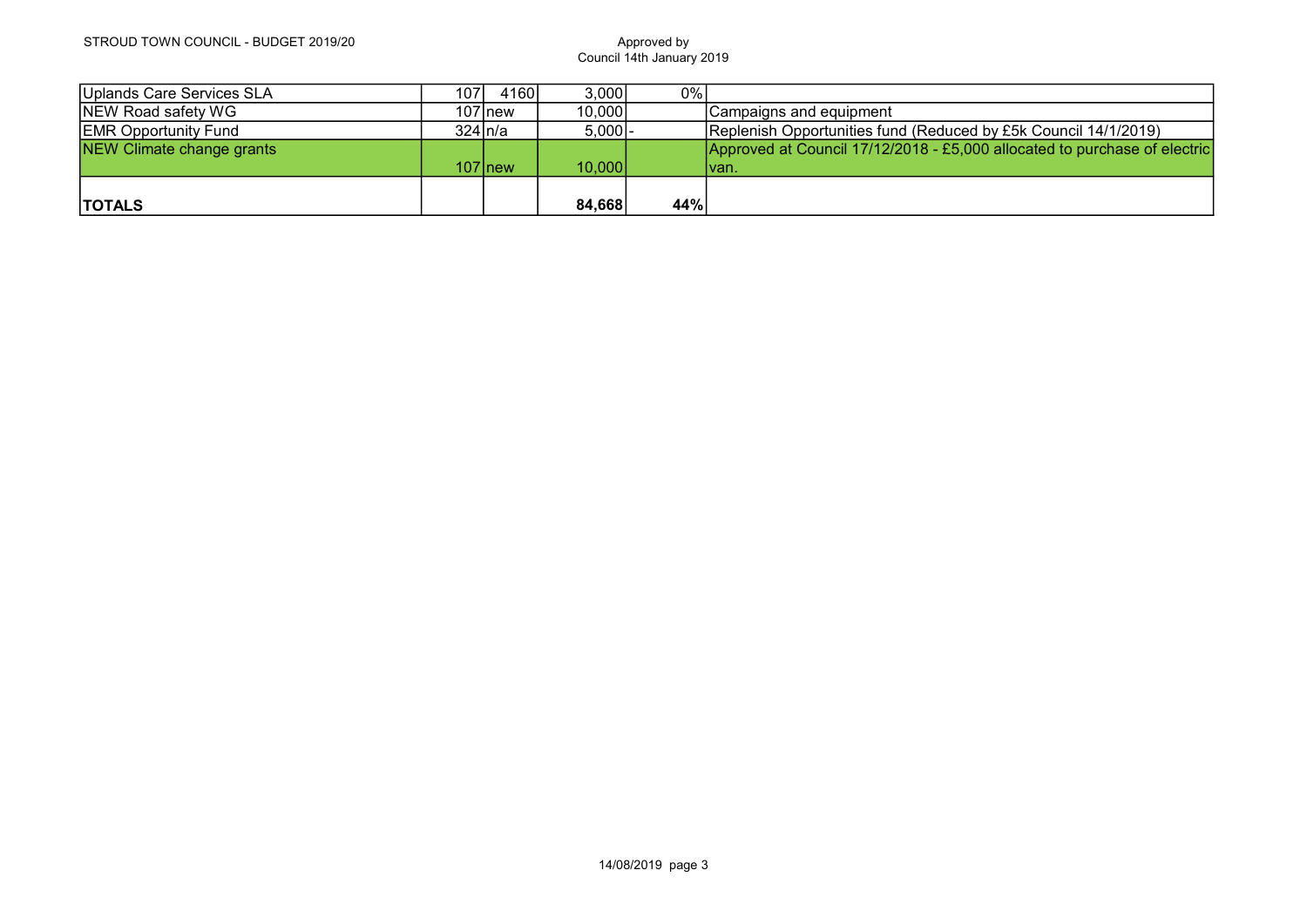| <b>Town Centre/Regeneration</b>  |                  |             | Agreed         |                    | Notes                    |
|----------------------------------|------------------|-------------|----------------|--------------------|--------------------------|
|                                  |                  |             | budget         |                    |                          |
|                                  | Centre           |             | Code   2019-20 | $\sqrt{\%}$ change |                          |
| Goodwill evening grant           | 108 <sub>1</sub> | 4062        |                |                    | Now code 4118            |
| Christmas lights                 | 108              | 4115        | 8,000          | 0%                 |                          |
| Town Centre Projects/cleanliness | 108              | 4128        | 4,500          | 0%                 |                          |
| Canal - projects                 | 108              | 4149        |                |                    | From canal fund          |
| Wallbridge project               | 108              | 4129        |                |                    | Included in NDP projects |
| ∣Towns Team                      | 1081             | 4210        |                |                    | Project complete         |
| NDP WG projects                  | 108              | <b>4216</b> | 65,000         | $-53%$             |                          |
| <b>TOTALS</b>                    |                  |             | 77,500         | $-49%$             |                          |

| Lansdown Hall                     |                  |      | Agreed         |                | Notes                                                       |
|-----------------------------------|------------------|------|----------------|----------------|-------------------------------------------------------------|
|                                   |                  |      | budget         |                |                                                             |
|                                   | Centre           |      | Code 2019-20   | <b>%change</b> |                                                             |
| Health, safety and security       | 109              | 4017 | 150l           |                | 0% Inspection of chair lift                                 |
| <b>Ilnsurance</b>                 | 109              | 4026 | 2,100          |                | 5% Buildings insurance. Consider recharging to trust.       |
| Site materials                    | 109              | 4037 |                |                |                                                             |
| Lansdown Hall - loan repayments   | 109              | 4142 | 19,800         |                | 0% New loan not approved (Council 10/12/2018)               |
| <b>Lansdown Hall fees</b>         | 109              | 4143 | 38,195         |                | 118% Revised based on budget approved at Council 10/12/2018 |
| Lansdown Hall maintenance/project | 109 <sup>l</sup> | 4144 | <b>149,450</b> |                | -5% Revised based on budget approved at Council 10/12/2018  |
| Grants received                   |                  |      |                |                | See Income below                                            |
| S106 received                     |                  |      |                |                | See Income below                                            |
| <b>TOTALS</b>                     |                  |      | 209,695        | 6%             |                                                             |

| <b>Subscription Rooms</b> |            |                | <b>Agreed</b>           |         | <b>Notes</b>                            |
|---------------------------|------------|----------------|-------------------------|---------|-----------------------------------------|
|                           |            |                | budget                  |         |                                         |
|                           |            |                | Centre   Code   2019-20 | %change |                                         |
| <b>Ilnsurance</b>         | 110        | 4026           | 4,000                   |         | -47% Buildings insurance.               |
| Consultancy               | <b>110</b> | 4059           |                         |         |                                         |
| <b>Building works</b>     |            | <b>110 NEW</b> | 238,000                 |         | <u> Funded by grants and donations_</u> |
| <b>TOTALS</b>             |            |                | 242,000                 | 3127%   |                                         |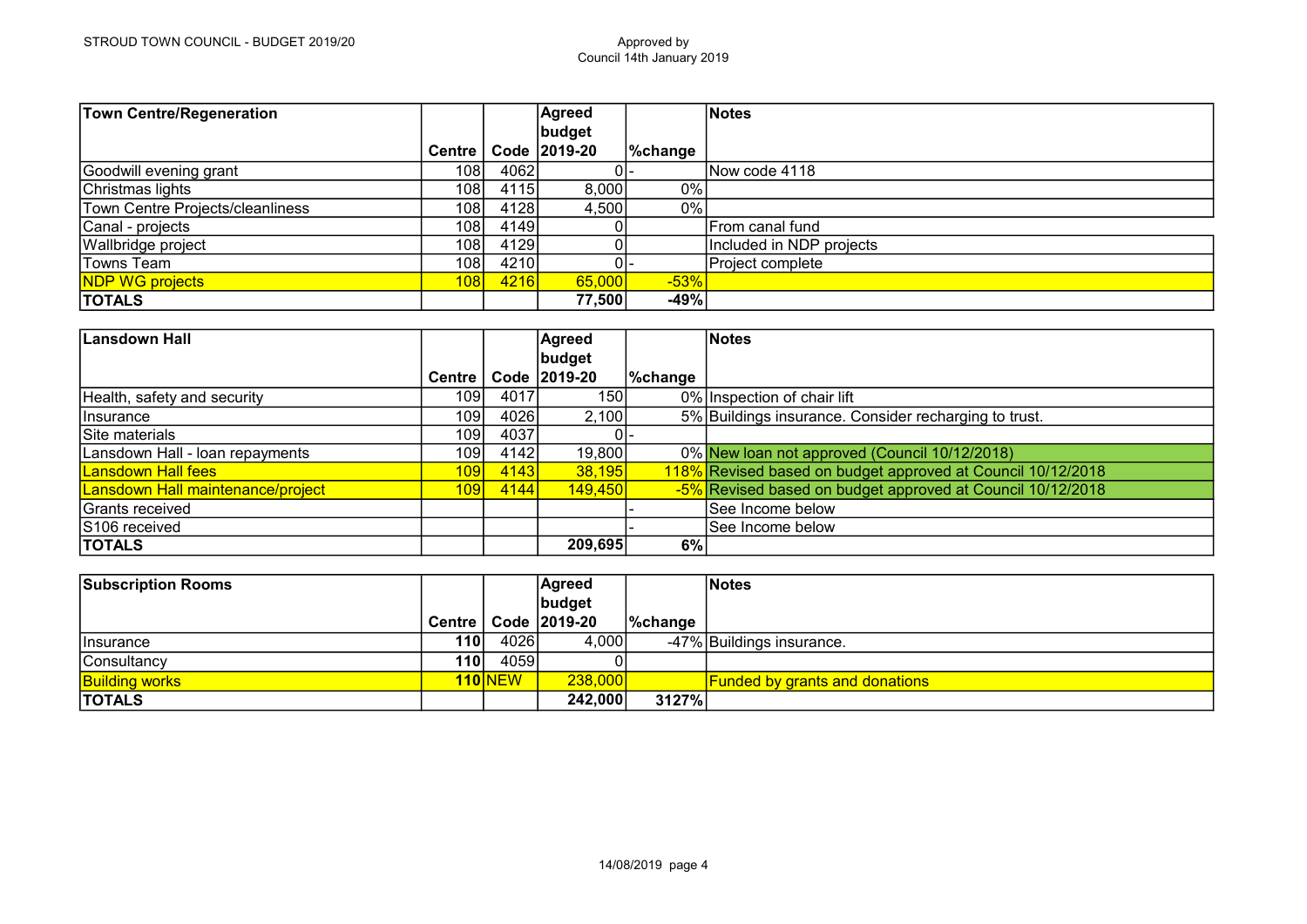| <b>FINANCE, COMMUNITY AND POLICY</b><br><b>COMMITTEE: TOTALS BY COST CENTRE</b> |                  | Agreed<br>budget |          | Notes |
|---------------------------------------------------------------------------------|------------------|------------------|----------|-------|
|                                                                                 | <b>Centre</b>    | Code 2019-20     | ∣%change |       |
| Central Services                                                                | 101              | 237,471          | 10%      |       |
| Civic                                                                           | 102 <sub>l</sub> | 17,600           | 0%       |       |
| <b>IArts and culture</b>                                                        | 103 <sub>l</sub> | 24,000           | $-63%$   |       |
| Thanet House                                                                    | 104              | 27,740           | $-2%$    |       |
| Community                                                                       | 107              | 84,668           | 44%      |       |
| Town centre regeneration                                                        | 108              | 77,500           | $-49%$   |       |
| Lansdown Hall                                                                   | 109              | 209,695          | 6%       |       |
| Subscription Rooms                                                              | 110              | 242,000          | 3127%    |       |
| <b>TOTAL FINANCE, C&amp;P</b>                                                   |                  | 920,674          | 24%      |       |

| <b>CONSULTATIONS COMMITTEE &amp;</b><br><b>INEIGHBOURHOOD PLAN</b> |        |      | Aqreed<br> budget |                   | <b>Notes</b> |
|--------------------------------------------------------------------|--------|------|-------------------|-------------------|--------------|
|                                                                    | Centre |      | Code 2019-20      | $\sqrt{6}$ change |              |
| <b>Provision for consultants fees</b>                              | 503    | 4059 | 9,000             | $0\%$             |              |
| <b>TOTAL CONSULTATIONS &amp; NP</b>                                |        |      | 9.000             | $0\%$             |              |
|                                                                    |        |      |                   |                   |              |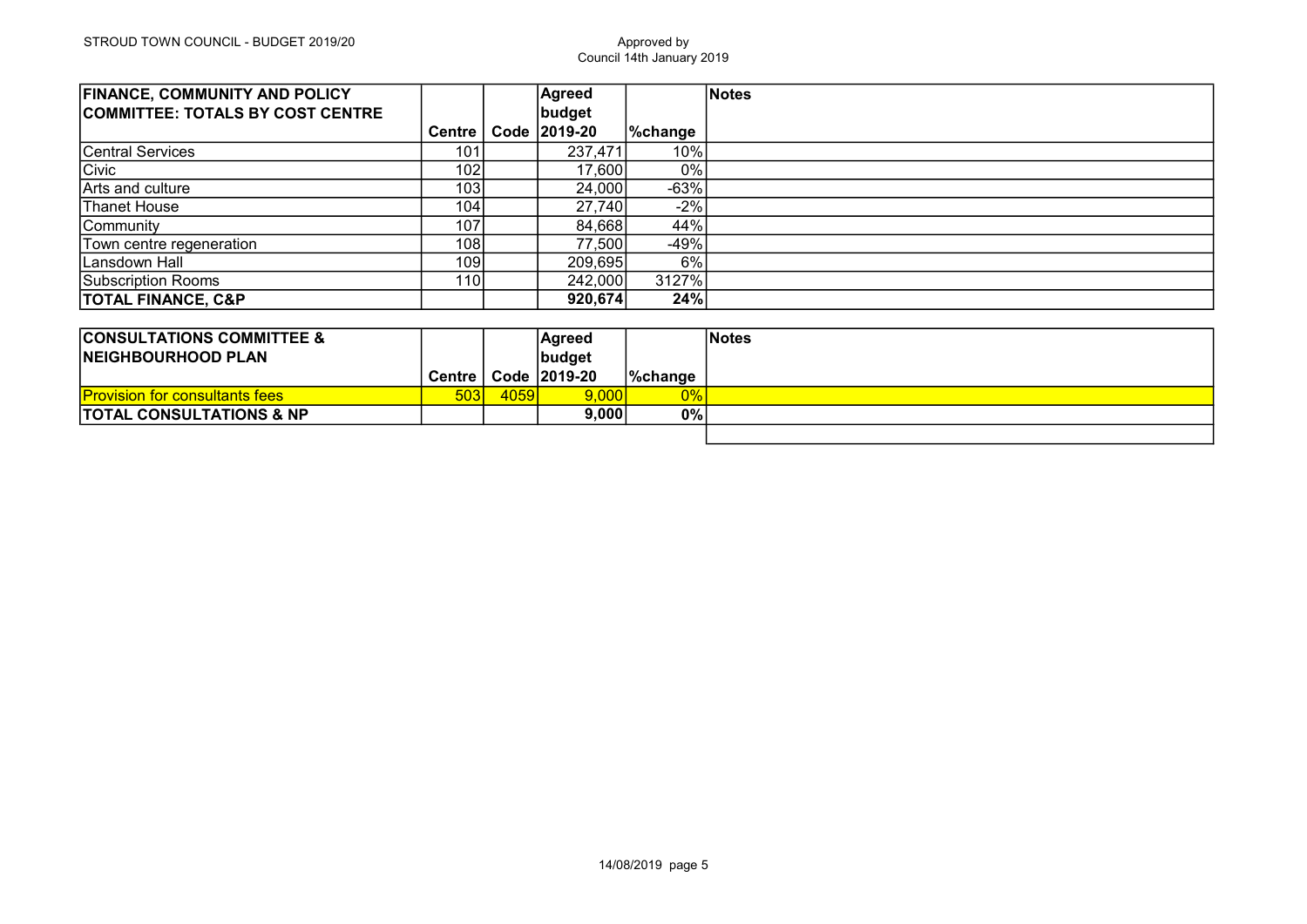| <b>GREEN SPACES COMMITTEE</b>         |                  |      | <b>Agreed</b>  |                |                                                               |
|---------------------------------------|------------------|------|----------------|----------------|---------------------------------------------------------------|
|                                       |                  |      | budget         |                |                                                               |
|                                       | Centre           | Code | 2019-20        | <b>%change</b> |                                                               |
| Staff costs                           | 316              | 4001 | 123142         |                | 4% Includes final pay award                                   |
| Agency labour costs                   | 316              | 4005 | 0              |                |                                                               |
| Training                              | 316              | 4008 | 3,000          | $0\%$          |                                                               |
| Travel/expenses                       | 316              | 4009 | 200            |                | 100% Increased by £100                                        |
| Rates                                 | 316              | 4011 | 5,000          |                | 67% Increased by £2000                                        |
| Rent                                  | 316              | 4013 | 10,000         |                | -20% Libby's Drive                                            |
| Health safety security                | 316              | 4017 | 4,000          |                | 0% Includes PPE                                               |
| <b>Utilities</b>                      | 316              | 4018 | 1,500          |                | -17% Decreased by £300 in line with usage for 18/19           |
| Consumables                           | 316              | 4019 | 800            | $0\%$          |                                                               |
| Tel/post/communications               | 316              | 4021 | 1,800          | $0\%$          |                                                               |
| Stationery/office                     | 316              | 4023 | nI-            |                |                                                               |
| Insurance                             | 316              | 4026 | 4,000          |                | 0% Motor insurance plus Libbys Drive property                 |
| Play facilities (new projects)        | 316              | 4035 | $\overline{0}$ |                | -100% See GS projects code 4078                               |
| Property maintenance                  | 316              | 4036 | $\overline{0}$ |                |                                                               |
| Site materials                        | $\overline{316}$ | 4037 | 9,500          |                | 19% increased by £1500 for two new High Street planters       |
| Small tools and equipment             | 316              | 4039 | 2,750          | 8%             |                                                               |
| Equipment hire                        | 316              | 4041 | 1,500          |                | 50% Increase by £500 as 18/19 overspend                       |
| Equipment maintenance                 | 316              | 4042 | 1,000          | 0%             |                                                               |
| Fuel and oil                          | 316              | 4043 | 1,400          |                | -7% Reduced by £100                                           |
| Vehicle maint/MOT/tax                 | 316              | 4046 | 4,000          | 0%             |                                                               |
| Planting                              | 316              | 4047 | 12,500         | 0%             |                                                               |
| Skip hire                             | 316              | 4048 | 0              |                | See new code d                                                |
| Legal expenses                        | 316              | 4056 | $\overline{0}$ |                |                                                               |
| NEW Contracted grass maintenance      | 316              | 4069 | 14,350         | $-10%$         |                                                               |
| NEW Contracted infrastructure repairs | 316              | 4071 | 15,000         |                | -82% £10k reactive repairs; £5k Bank Gardens tarmac           |
| NEW Contracted grave digging          | 316              | 4072 | 16,000         |                | 88% Contractor costs higher than anticipated.                 |
| NEW Contracted waste management       | $\overline{316}$ | 4073 | 8,000          |                | 0% Includes UBICO contract for bins and skip hire             |
| NEW Contracted play equip works       |                  |      |                |                | Equipment, £10,321; Installation, £5,161; Reserves, £10,000 - |
|                                       | 316              | 4074 | 25,482         |                | 919% Programme and budget agreed at GS Cttee 02/10/18         |
| NEW Contracted tree reports and works | 316              | 4076 | 6,000          |                | 140% £5000 for works, £1000 in reserves                       |
| <b>NEW Green spaces projects</b>      | 316              | 4078 | 119,627        |                | 385% See projects list                                        |
| Large tools and equipment             | 316              | 4085 | 4,000          |                | -56% £1375 Glass vacuum, £2000 flail head for BCS mower       |
| <b>Stroud Valleys Project</b>         | 316              | 4089 | 0              | $-100%$        |                                                               |
| NEW Community engagement              | 316              | 4094 | 800            |                | 0% (prev. Friends of Stroud Cemetery)                         |
| town centre                           |                  | 4128 | $\overline{0}$ |                |                                                               |
| Work contracted out                   | 316              | 4098 | οl             |                | See new codes (b, e and f)                                    |
| Trinity Pocket Park project           | 316              | 4162 | 0              |                | Project complete                                              |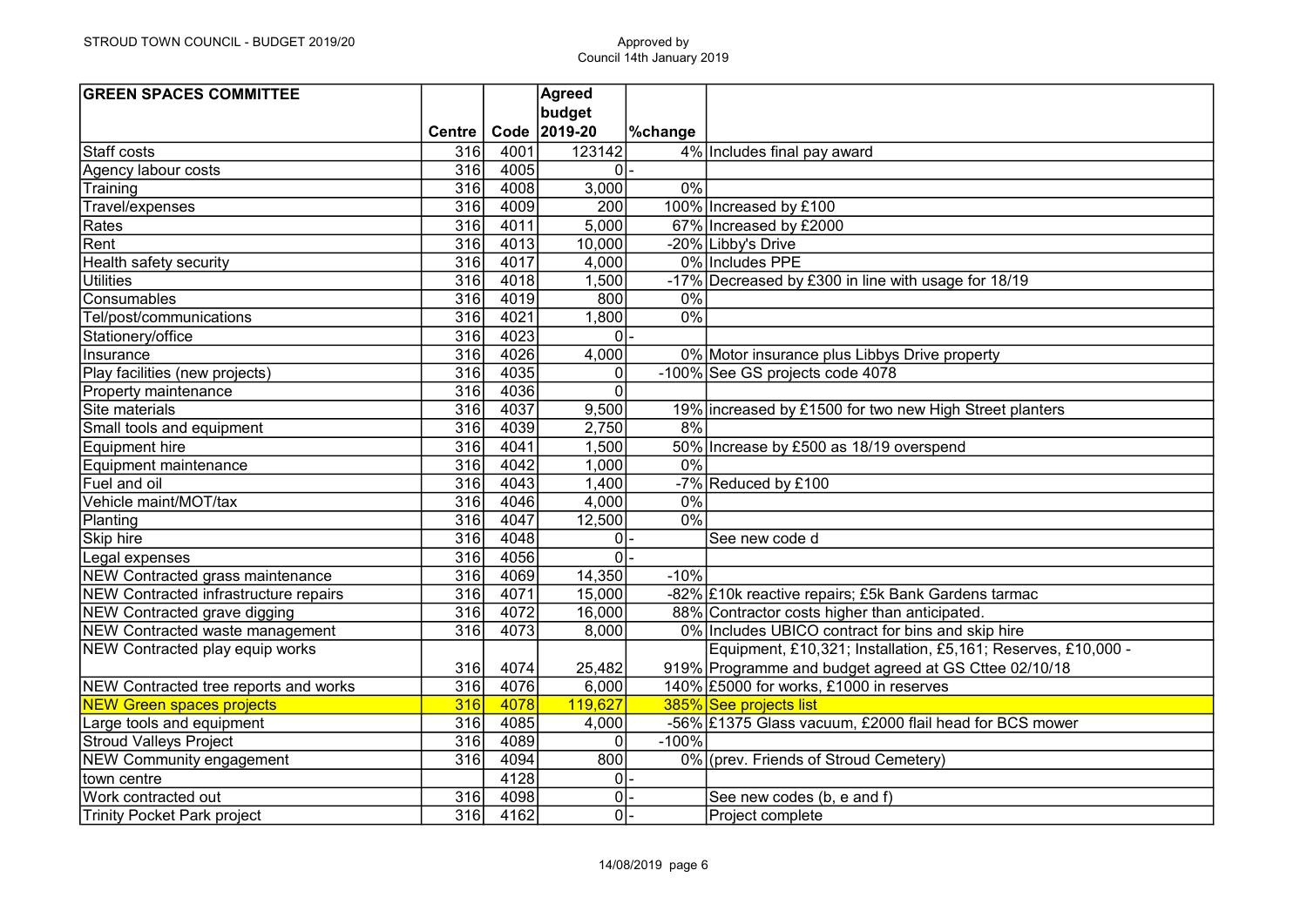| Graffiti removal / vandalism        | 316 I            | 4201 | 100     | 0%     |  |
|-------------------------------------|------------------|------|---------|--------|--|
| Contingencies / liabilities         | 316I             | 4202 | 4,000   | 0%     |  |
| Loan repayments                     |                  |      | 10,918  | $-8%$  |  |
| Transfer to Asset Tfr dowry fund    | 316 <sub>l</sub> | 4999 |         |        |  |
| Transfer to reserve (loan)          |                  |      |         | -100%  |  |
| <b>TOTAL GREEN SPACES COMMITTEE</b> |                  |      | 410,370 | $-14%$ |  |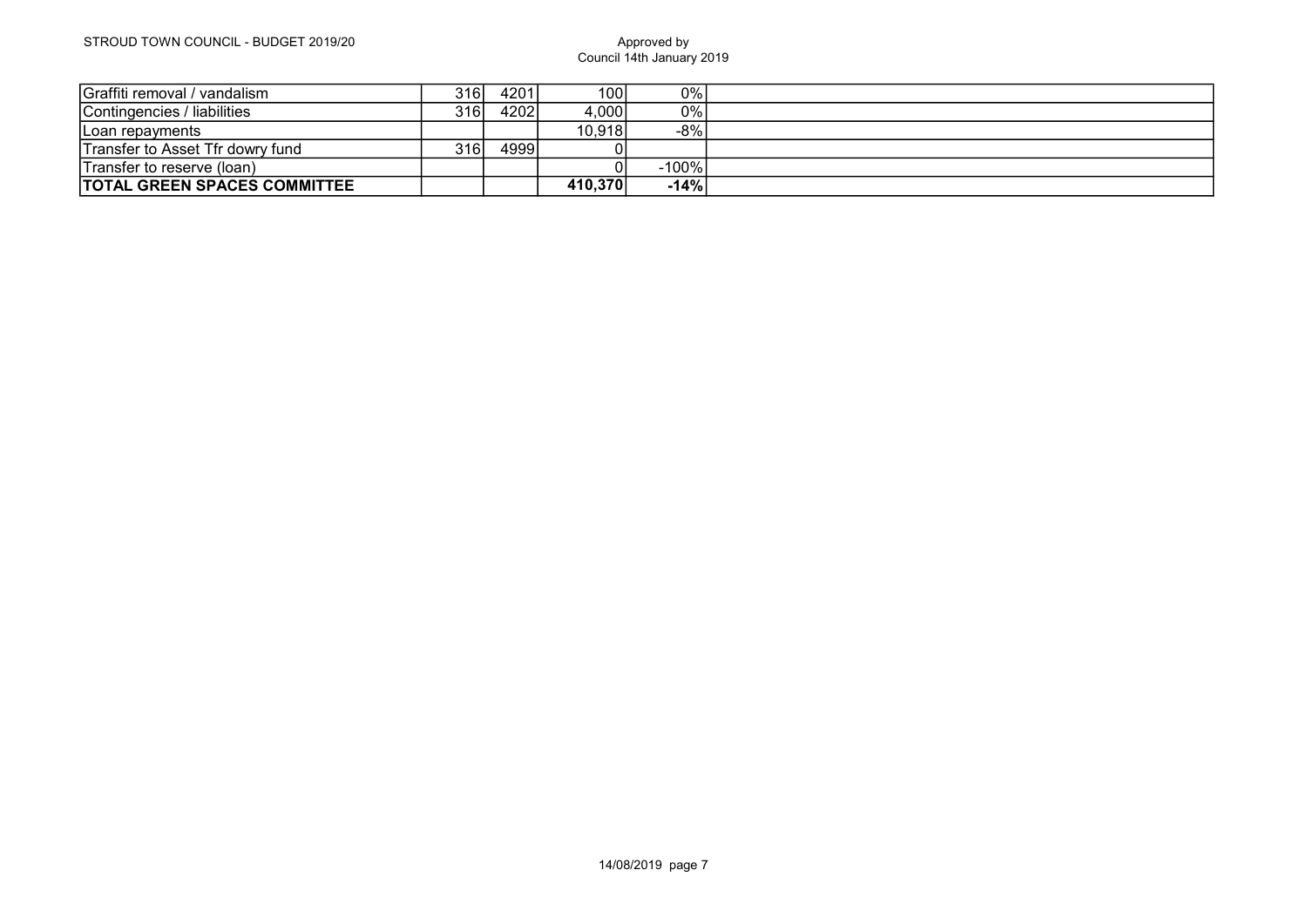| <b>COMMITTEE TOTALS</b>             |               | Agreed       |             |  |
|-------------------------------------|---------------|--------------|-------------|--|
|                                     |               | budget       |             |  |
|                                     | <b>Centre</b> | Code 2019-20 | $\%$ change |  |
| Total Finance                       |               | 920,674      | 24%         |  |
| Total Green Spaces                  |               | 410,370      | $-14%$      |  |
| <b>Total Consultations &amp; NP</b> |               | 9,000        | 0%          |  |
| <b>TOTAL EXPENDITURE</b>            |               | ,340,044     | 9%          |  |

| <b>INCOME</b>                            |                |      | Agreed         |         |                                                      |
|------------------------------------------|----------------|------|----------------|---------|------------------------------------------------------|
|                                          |                |      | budget         |         |                                                      |
|                                          | <b>Centre</b>  | Code | 2019-20        | %change |                                                      |
| Rents                                    | 105            | 1001 | 6,615          | $0\%$   |                                                      |
| Wayleaves                                | 105            | 1002 | 0              |         |                                                      |
| $\overline{\text{s.106}}$                | 105            | 1006 | 14,551         |         | -71% s106 developer contribtions (see projects list) |
| <b>NEW Community Infrastructure Levy</b> | 105            | 1009 | 500            |         | 100% See projects list                               |
| Sale of assets                           | 105            | 1074 | 0l             |         |                                                      |
| Sponsorship/donations                    | 105            | 1076 | 100,000        |         | 19900% See projects list                             |
| <b>Grants received</b>                   | 105            | 1077 | 233,975        |         | 34% External grants and SDC (see Projects)           |
| SDC (cemetery management)                | 105            | 1078 | 0              |         | Management agreement no longer in place              |
| GCC (footpath maintenance)               | 105            | 1080 | 0              |         | Contract not renewed 2017                            |
| Miscellaneous                            | 105            | 1095 | 0              |         |                                                      |
| Loan proceeds                            | 105            | 1900 | $\overline{0}$ |         | -100% Loan not approved. (Council 10/12/2018)        |
| Cemetery income                          | 105            | 1101 | 39,375         |         | 5% Recommended 5% increase in fees                   |
| Interest                                 | 105            | 1190 | 2,000          | 33%     |                                                      |
| Use of reserves                          | <b>various</b> | 4998 | 260,075        |         | 33% See projects list                                |
| Subtotal                                 |                |      | 657,091        | 8%      |                                                      |
| Precept                                  |                |      | 682,953        |         | 10% Tax base confirmed                               |
| <b>TOTAL INCOME</b>                      |                |      | 1,340,044      | 9%      |                                                      |
|                                          |                |      |                |         |                                                      |
|                                          |                |      |                |         |                                                      |
| <b>Total expenditure</b>                 |                |      | 1,340,044      | 9%      |                                                      |
| <b>Addition to EMR</b>                   |                |      |                |         |                                                      |
|                                          |                |      |                |         |                                                      |
| Balance*                                 |                |      |                |         |                                                      |

\* (a positive figure indicates an addition to the general reserve, a negative figure indicates use of reserves)

|                            | 19/20    |  |
|----------------------------|----------|--|
| <b>Precept requirement</b> | 682,953  |  |
| Tax Base                   | 4.354.09 |  |